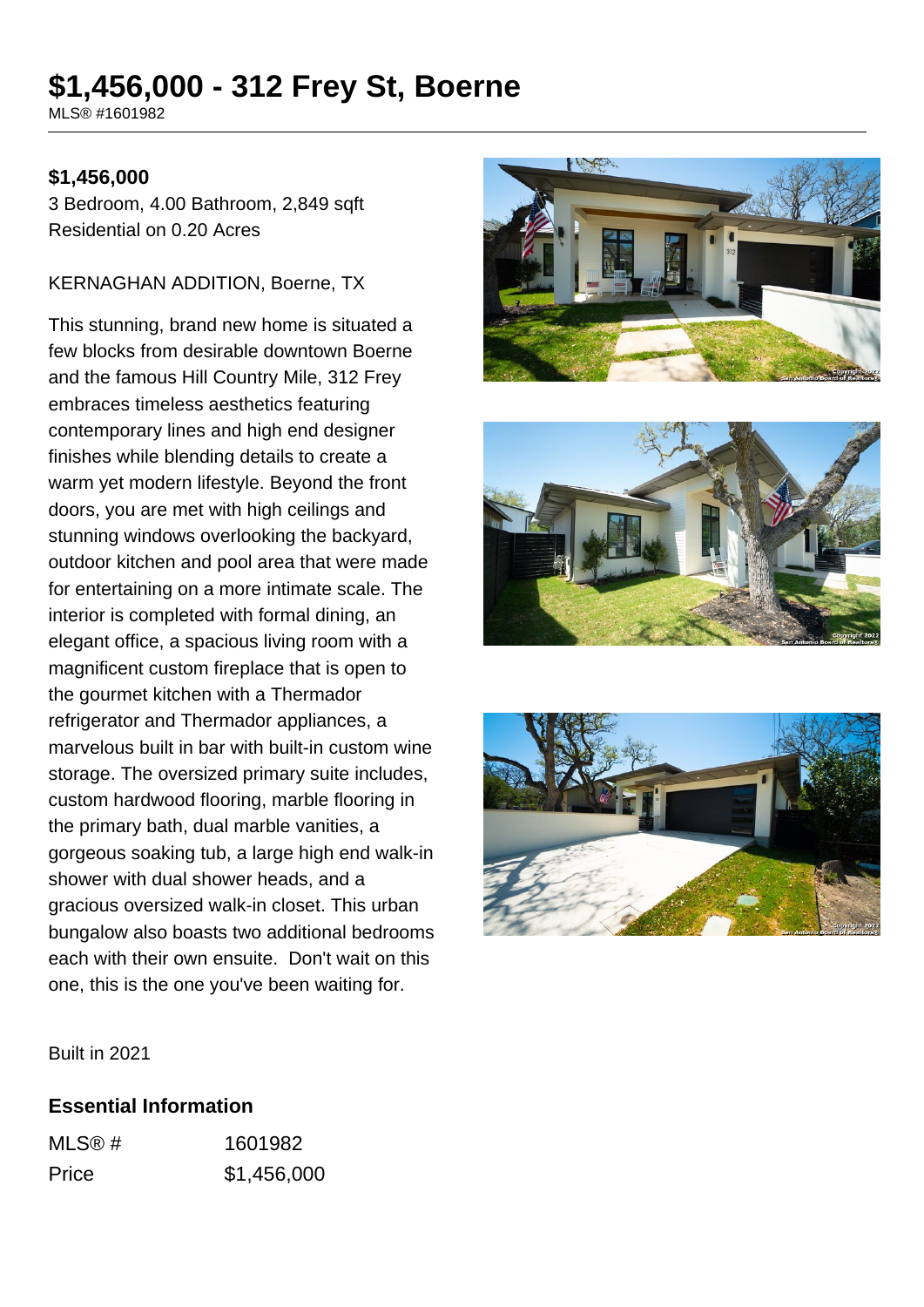| <b>Bedrooms</b>   | 3                             |
|-------------------|-------------------------------|
| <b>Bathrooms</b>  | 4.00                          |
| <b>Full Baths</b> | 3                             |
| <b>Half Baths</b> | 1                             |
| Square Footage    | 2,849                         |
| Acres             | 0.20                          |
| <b>Year Built</b> | 2021                          |
| <b>Type</b>       | Residential                   |
| Sub-Type          | <b>Single Family Detached</b> |
| <b>Style</b>      | One Story, Contemporary       |
| <b>Status</b>     | Active                        |

# **Community Information**

| Address      | 312 Frey St               |
|--------------|---------------------------|
| Area         | 2502                      |
| Subdivision  | <b>KERNAGHAN ADDITION</b> |
| City         | <b>Boerne</b>             |
| County       | Kendall                   |
| <b>State</b> | TX                        |
| Zip Code     | 78006                     |

# **Amenities**

| Amenities    | None                     |
|--------------|--------------------------|
| Parking      | Two Car Garage, Attached |
| # of Garages | 2                        |
| Has Pool     | Yes                      |
| Pool         | In Ground Pool           |

## **Interior**

| Interior   | One Living Area, Separate Dining Room, Eat-In Kitchen, Island Kitchen,<br>Breakfast Bar, Walk-In Pantry, Study/Library, Open Floor Plan, High<br>Speed Internet, All Bedrooms Downstairs, Laundry Main Level, Laundry<br>Room, Walk in Closets |
|------------|------------------------------------------------------------------------------------------------------------------------------------------------------------------------------------------------------------------------------------------------|
| Appliances | Ceiling Fans, Chandelier, Washer Connection, Dryer Connection, Cook<br>Top, Microwave Oven, Gas Cooking, Gas Grill, Refrigerator, Disposal,<br>Dishwasher, Vent Fan, Garage Door Opener, Solid Counter Tops,<br><b>Custom Cabinets</b>         |
| Heating    | Central                                                                                                                                                                                                                                        |
| Cooling    | <b>One Central</b>                                                                                                                                                                                                                             |